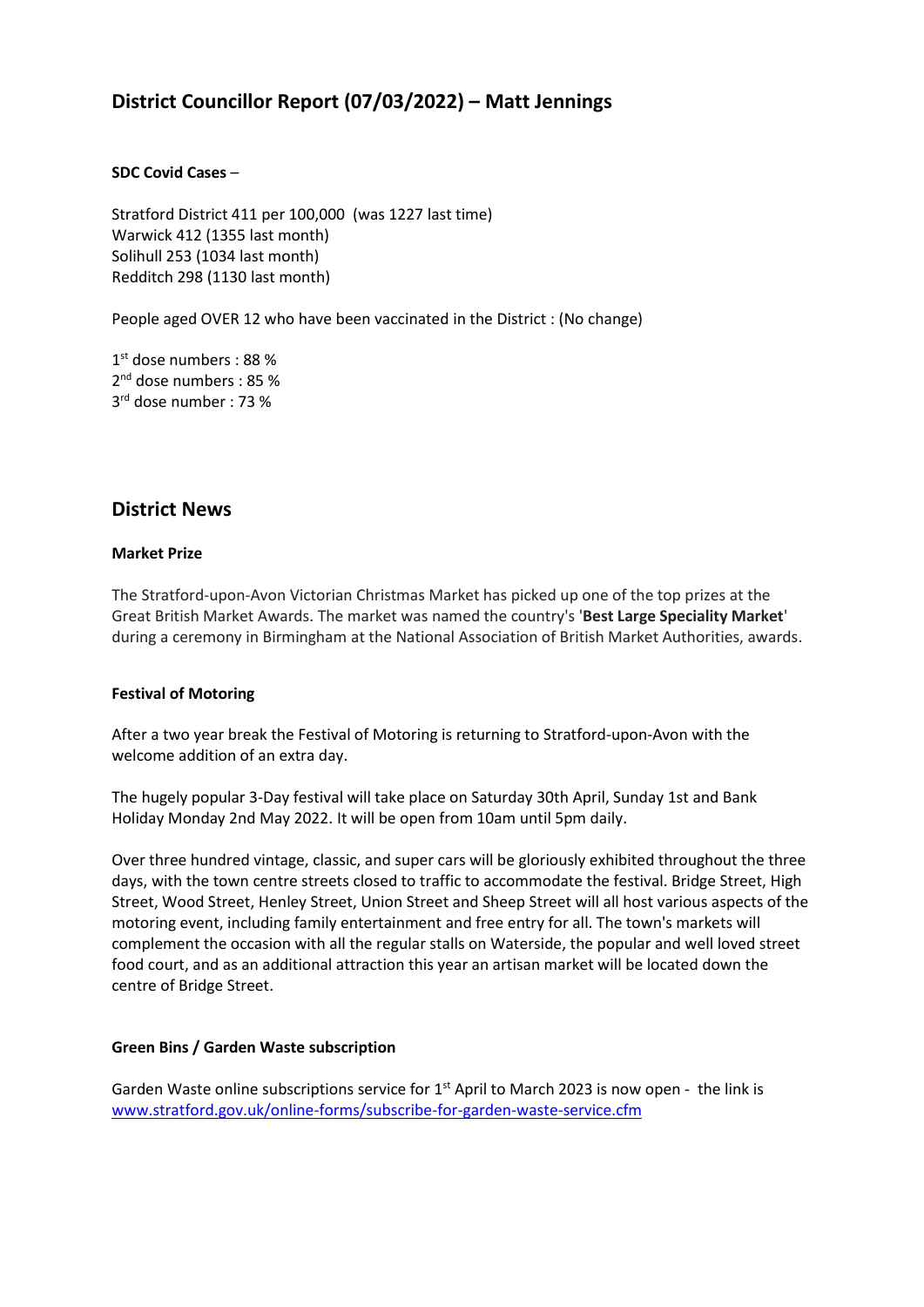### **Council Tax**

Council Tax Level for Stratford District has now been set The Council Tax from Stratford-on-Avon District Council for residents for 2022/23 for each of the valuation bands is:

- A £102.75
- B £119.87
- C £137.00
- D £154.12
- E £188.37
- F £222.62
- G £256.87 H £308.24

Although the District Council acts as the collecting agent for Council Tax, it only receives 7.4% of the Council Tax paid by residents. Warwickshire County Council receives the lion's share of 76.7%, the Police 12.7% and Towns/Parishes 3.2%.

Where your Council Tax goes :

| <b>Total Band D Council Tax</b>                             | 2021/22   | 2022/23   | % Increase /<br>(decrease) | % of the Council<br>Tax |
|-------------------------------------------------------------|-----------|-----------|----------------------------|-------------------------|
| <b>Warwickshire County Council</b>                          | £1,533.51 | £1,590.93 | 3.74%                      | 76.7%                   |
| <b>Warwickshire Police and Crime</b><br><b>Commissioner</b> | £252.96   | £262.71   | 3.85%                      | 12.7%                   |
| <b>Stratford-on-Avon District Council</b>                   | £149.12   | £154.12   | 3.35%                      | 7.4%                    |
| <b>Town and Parish Councils (average)</b>                   | £65.17    | £66.08    | 1.40%                      | 3.2%                    |
| <b>TOTAL</b>                                                | £2,000.76 | £2,073.84 | 3.65%                      | 100.0%                  |

Anyone who thinks they could be struggling to pay their Council Tax is encouraged to contact the District Council as soon as possible by calling 01789 260990 or email revenues@stratford-dc.gov.uk, where the team will be able to advise what help is available.